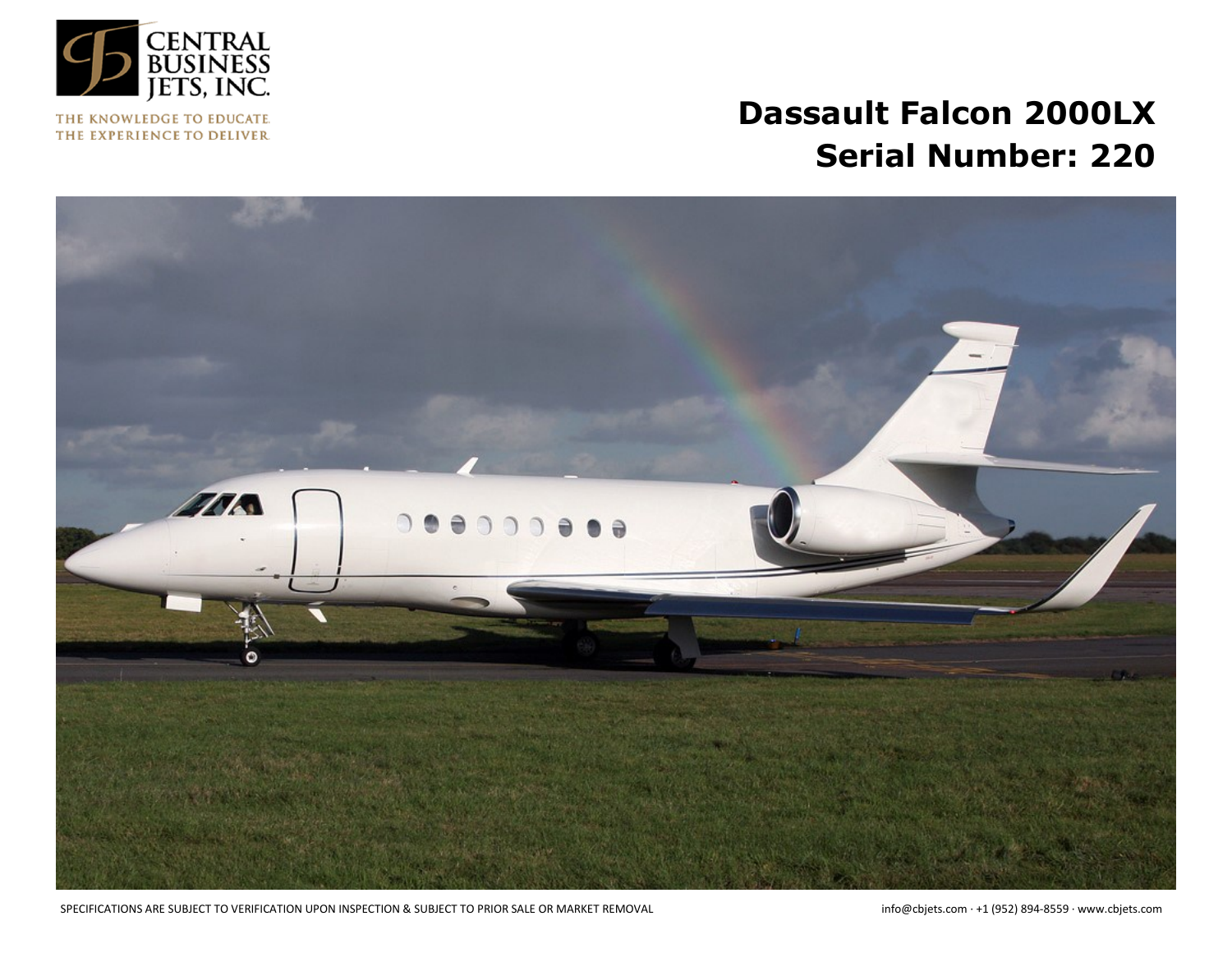

**HIGHLIGHTS**

- One Owner Since New
- ADS-B Out (SB302)
- Enhanced Navigation w/ LPV (SB301)
- Easy II (SB300)
- HUD & EVS
- Synthetic Vision System (SB303)
- Enhanced Avionics EASy II Load 16.4 (SB322)
- 10 Seat Configuration
- Belly Camera
- Lightning Sensor System
- Electronic Jepp Charts
- Lead Acid Batteries
- Emergency Vision Assurance System
- Miltope Flight Deck Printer
- Honeywell Aero H+ SBB
- WIFI

## **AIRFRAME (as of April 2022)**

| <b>Year in Service:</b>                   | April 2011                                          |
|-------------------------------------------|-----------------------------------------------------|
| <b>Completion Center:</b> Little Rock, AR |                                                     |
|                                           | <b>Total Airframe Time:</b> 3510.27 Hours Since New |
| Landings:                                 | 1590 Landings Since New                             |

# **ENGINES (as of April 2022)**

| Make & Model:         | Pratt & Whitney PW308C               |
|-----------------------|--------------------------------------|
| <b>Left Engine:</b>   | 3365.07 Hours Since New; 1534 Cycles |
| <b>Right Engines:</b> | 3365.07 Hours Since New; 1534 Cycles |
| Program:              | ESP Gold                             |

#### **APU**

| <b>Make &amp; Model:</b> | Honeywell GTCP 36-150 |
|--------------------------|-----------------------|
| <b>Total Hours:</b>      | 2,020 Hours           |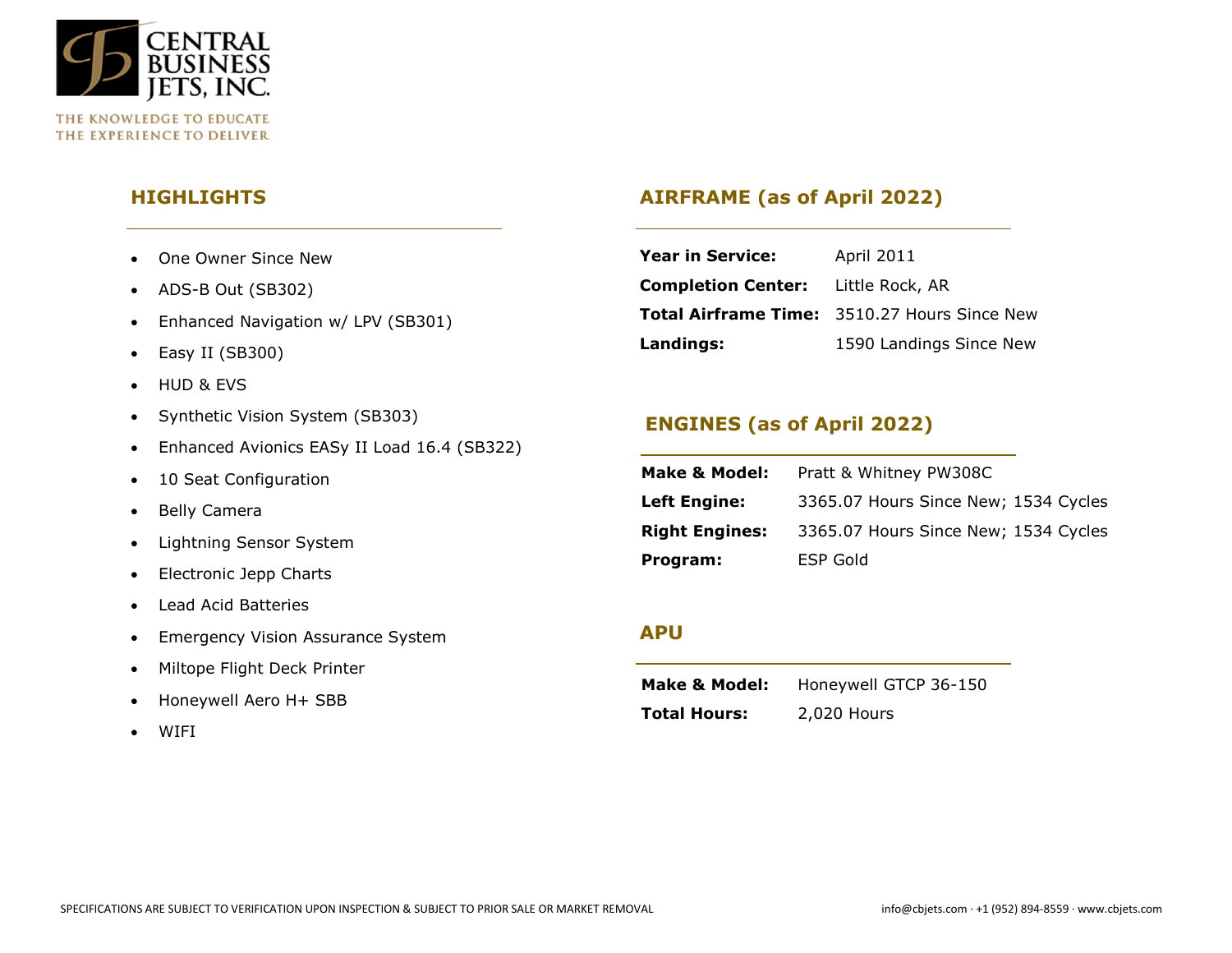

#### THE KNOWLEDGE TO EDUCATE. THE EXPERIENCE TO DELIVER.

# **AVIONICS—Honeywell EASy II**

|           | <b>Flight Director</b>                           | Honeywell EASY II w/ Four 14.1" LCD Displays   |
|-----------|--------------------------------------------------|------------------------------------------------|
|           | <b>Auto Pilot</b>                                | Honeywell EASY II                              |
|           | <b>Communication</b>                             | Triple Honeywell TR-866 W/ 8.33 Spacing        |
| ٠         | <b>Navigation</b>                                | Dual Honeywell NV-875 W/ FM Immunity           |
|           | <b>Flight Management System</b>                  | Dual Honeywell EASy                            |
| ٠         | <b>Global Positioning System</b>                 | Dual Honeywell EASy w/ WAAS/LPV                |
| ٠         | Long Range Navigation:                           | Dual Honeywell Laseref V                       |
| ٠         | Heads Up Guidance System: Collins HGS-4860 (HUD) |                                                |
| $\bullet$ | <b>Enhanced Vision System:</b>                   | Honeywell Enhanced Flight Vision System (EFVS) |
| ٠         | <b>Distance Measuring Equip</b>                  | Dual Honeywell DM-855                          |
| ٠         | <b>Automatic Direction Finder</b>                | Dual Honeywell DF-855                          |
| ٠         | <b>High Frequency Comm</b>                       | Dual Collins HF-9034A w/ SELCAL                |
| ٠         | <b>Transponder</b>                               | Dual Honeywell XS-858 w/ Enhanced Surveillance |
|           | <b>Weather Radar</b>                             | Honeywell Primus 880                           |
|           | <b>Radio Altimeter</b>                           | Dual Honeywell TR-300                          |
| ٠         | <b>Collision Avoidance System</b>                | Honeywell TCAS 3000 w/ Change 7.1              |
|           | <b>Terrain Awareness System</b>                  | Honeywell EGP-100 EGPWS w/ Windshear           |
| $\bullet$ | <b>SATCOM</b>                                    | Honeywell MCS-7120 w/ Aero H+ SBB (3 handsets) |
|           | <b>Cockpit Voice Recorder</b>                    | Honeywell SSCVR (120 min)                      |
| ٠         | <b>Flight Data Recorder</b>                      | Honeywell SSFDR                                |
|           | <b>Emergency Locator</b>                         | Artex 406 mHz w/ NAV interface                 |